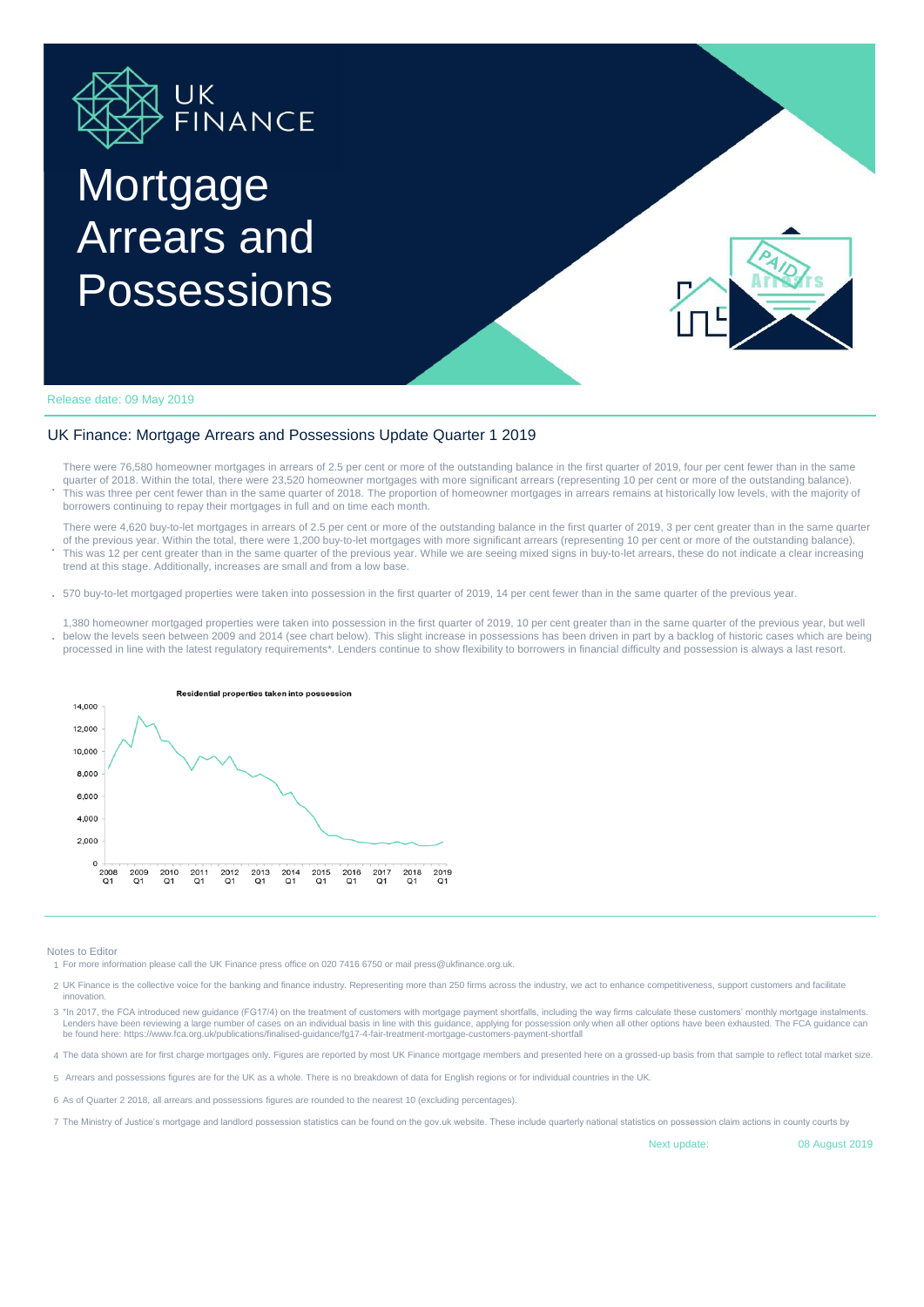## Release date: 09 May 2019

| <b>Mortgage Arrears</b>                                |                                                                                                             |                                                            |           |           |           |           |           |                     |                  |                                   | Latest<br>$(19 - Q1)$ | Y-o-Y comparison |
|--------------------------------------------------------|-------------------------------------------------------------------------------------------------------------|------------------------------------------------------------|-----------|-----------|-----------|-----------|-----------|---------------------|------------------|-----------------------------------|-----------------------|------------------|
| Number of mortgages in arrears                         | Number of first charge<br>mortgage loans in arrears<br>representing over 2.5% of the<br>outstanding balance | 120,000<br>100,000<br>80,000<br>Number<br>60,000<br>40,000 |           |           |           |           |           |                     |                  | Homeowners                        | 76,580                | $-4%$            |
|                                                        |                                                                                                             | 20,000                                                     | $16-Q1$   | $16 - Q3$ | $17 - Q1$ | $17 - Q3$ | $18 - Q1$ | $18-Q3$             | 19-Q1            | Buy-to-let                        | 4,620                 | 3%               |
| Number of homeowner<br>mortgages within arrears bands  | Number of first charge<br>homeowner mortgage loans in<br>arrears, split by severity of<br>arrears.          | 50,000                                                     |           |           |           |           |           |                     |                  |                                   | Latest<br>$(19-Q1)$   | Y-o-Y comparison |
|                                                        |                                                                                                             | 40,000                                                     |           |           |           |           |           |                     |                  | Arrears of 2.5%-5% of<br>balance  | 31,590                | $-4%$            |
|                                                        |                                                                                                             | 30,000<br>$\bar{z}$<br>20,000                              |           |           |           |           |           |                     |                  | Arrears of 5%-7.5% of<br>balance  | 13,700                | $-6%$            |
|                                                        |                                                                                                             | 10,000                                                     |           |           |           |           |           |                     |                  | Arrears of 7.5%-10% of<br>balance | 7,770                 | $-3%$            |
|                                                        |                                                                                                             |                                                            | $16-Q1$   | $16-Q3$   | $17 - Q1$ | $17 - Q3$ | $18-Q1$   | $18 - Q3$           | $19-Q1$          | Arrears over 10% of<br>balance    | 23,520                | $-3%$            |
|                                                        |                                                                                                             | 3,000                                                      |           |           |           |           |           |                     |                  |                                   | Latest<br>$(19 - Q1)$ | Y-o-Y comparison |
| Number of buy-to-let mortgages<br>within arrears bands | Number of first charge buy-to-<br>let mortgage loans in arrears,<br>split by severity of arrears.           | 2,500<br>2,000                                             |           |           |           |           |           |                     |                  | Arrears of 2.5%-5% of<br>balance  | 2,100                 | 1%               |
|                                                        |                                                                                                             | Vumber<br>1,500                                            |           |           |           |           |           |                     |                  | Arrears of 5%-7.5% of<br>balance  | 870                   | 4%               |
|                                                        |                                                                                                             | 1,000<br>500                                               |           |           |           |           |           |                     |                  | Arrears of 7.5%-10% of<br>balance | 450                   | $-12%$           |
|                                                        |                                                                                                             |                                                            | $16-Q1$   | $16-Q3$   | $17 - Q1$ | $17-Q3$   | $18-Q1$   | $18 - Q3$           | 19-Q1            | Arrears over 10% of<br>balance    | 1,200                 | 12%              |
| <b>Mortgage Possessions</b>                            |                                                                                                             |                                                            |           |           |           |           |           | Latest<br>$(19-Q1)$ | Y-o-Y comparison |                                   |                       |                  |
| Number of mortgage<br>possessions                      | Number of possessions of first<br>charge mortgaged properties<br>in period                                  | 2,500                                                      |           |           |           |           |           |                     |                  |                                   |                       |                  |
|                                                        |                                                                                                             | 2,000<br>$\frac{1}{2}$ 1,500<br>$\frac{1}{2}$ 1,000        |           |           |           |           |           |                     |                  | Homeowners                        | 1,380                 | 10%              |
|                                                        |                                                                                                             | 500                                                        | $16 - Q1$ | $16 - Q3$ | $17 - Q1$ | $17 - Q3$ | $18 - Q1$ | $18 - Q3$           | 19-Q1            | Buy-to-let                        | 570                   | $-14%$           |
|                                                        |                                                                                                             |                                                            |           |           |           |           |           |                     |                  |                                   |                       |                  |

Next update:

08 August 2019